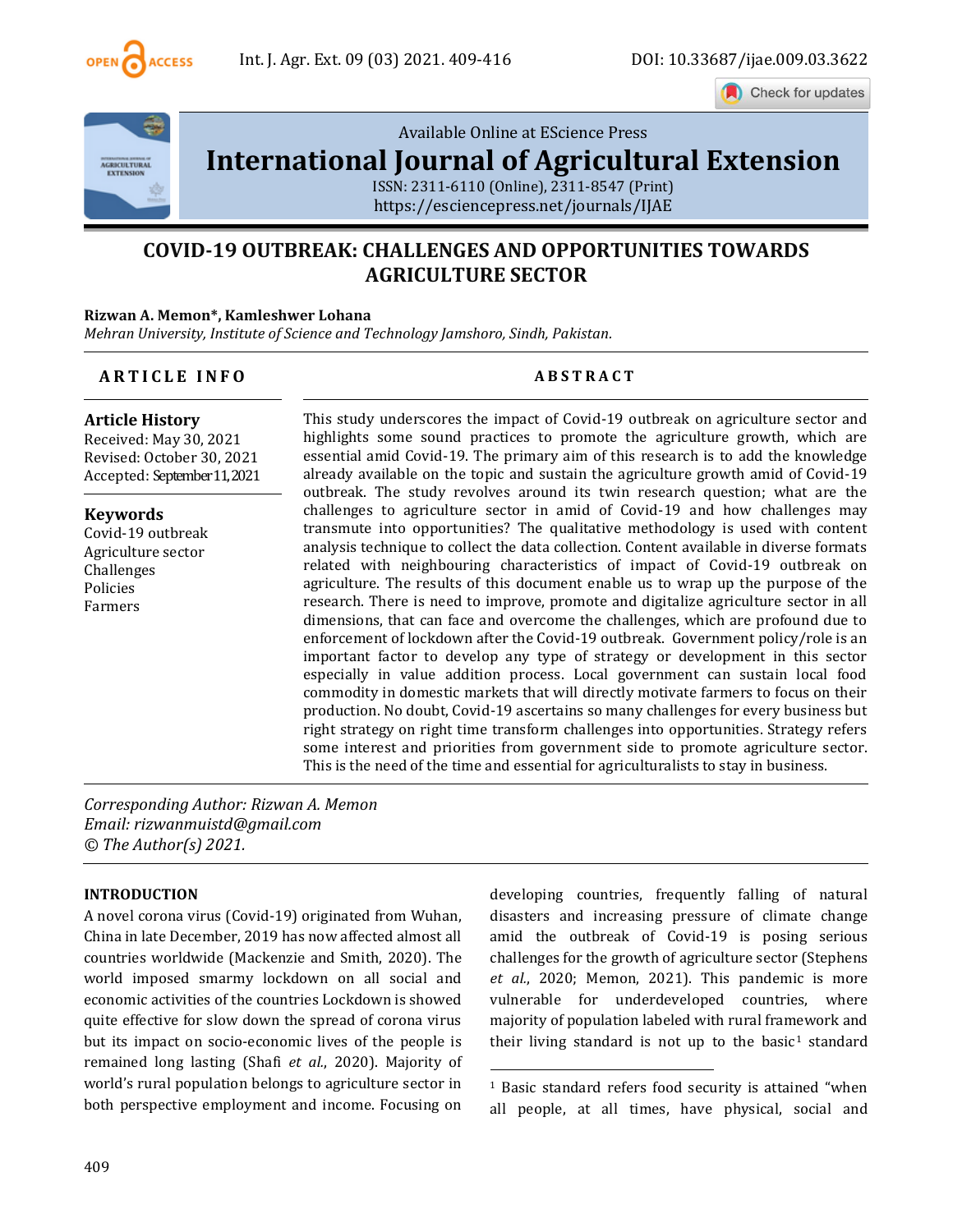(Chazovachii, 2020; Ebrahim and Buheji, 2020). Generally, Asia region has a high crop intensity ratio 1.1 as compared to 0.7 in Americas and Europe (Jat *et al.*, 2016). A union of 20 Asian countries, namely Asian Productivity Organization (APO) established in 1961. APO is devoted to raise socioeconomic development and promote productivity in the Asia region. Pakistan is also one of the founding members of APO. In Asia region, agriculture sector has a massive importance in multidimensional reasons. It meets the basic consumer domestic needs, a source of foreign exchange earnings; it provides the inputs for manufacture industrial goods and catering a large number of employments (Tagar and Panhwar, 2010). This study is designed to bring out some sound strategies in attention to readers to make amendment in policies and implication approaches in order to oblige agriculture sector.

Since then, the epidemic has influenced hardly on the socio-economic nature of the world and agriculture sector is not except to influence. The aim of this research is to put knowledge from the existence documents on the topic and find out the answer of twin research question Amid of Covid-19 what are the challenges to agriculture sector and how challenges may translate into opportunities? Challenges refer some sudden change, those are ascertained by lockdown in agro food supply chain, agro food distribution structure, lack of labor availability, lack of raw material accessibility and food security management and production systems that weigh pressure on agriculture sector. Whereas, opportunities refer some sound state policies and right time state intervention resultant in rise of overall agrogoods productivity amid of Covid-19.

The world is experienced of multiple policy interventions amid pandemic, sometime open and close facets of the economy, governments are trying to maintain the balance of economic activity and spread of disease. The initial shock of pandemic outbreak disrupt agriculture sector in all magnitudes (Sharma *et al.*, 2020). In reality, agriculture has a great importance in all major economy purposes; it is the mainly contribute in economic growth, poverty reduction and food security of the country. Key resources of agriculture sector;

include soil and water assets, which are mainly responsible for agricultural productivity. Corona virus (Covid-19) pandemic has a negative impact on both lives and livelihoods of the people (Lauer *et al.*, 2020).

#### **Data sources and evidences from the literature**

The food is the basic necessity of human being and is a primary necessitate of life. Covid-19 epidemic hit hardly on demand of food, with a collapse of demand from catering, hotels, restaurants and closure of open markets. The necessary adjustment is required to tackle the food crisis. The Covid-19 epidemic contains big impact on consumption behavior of the people (Baker *et al.*, 2020; Naja and Hamadeh, 2020). Literature demonstrates the majority of smallholder farmers need cash handouts, while the concern ministry needs to provide subsidies on tariff and non-tariff agrocommodities (McGuire and Sperling, 2016; Cui *et al.*, 2018; Ceballos *et al.*, 2020). From the global, researchers pointed out the numerous approaches, and state intervention at domestic level is considered a primary obligation to sustain agriculture sector from the bottom surface. Some researchers' also sparse evidences for appropriate policy, reduction of cost and improvement in efficiency may play a vital role in growth of agriculture sector (Javaid and Nawaz, 2018; Chandio *et al.*, 2017).

The literature predicted the grain yield in wheat by utilizing a Normalized Difference Vegetation Index (NDVI) and carry out field experiments for reaction of NDVI for diverse wheat cultivars as well as for fertilizing of nitrogen by captivating data from 2008 to 2009 and from 2009 to 2010 and originated a significant correlation among NDVI booting, of grain filling, and for maturity stages with grain yield (Afghan *et al.*, 2013). The condition of food security via dietary intake method analyzed one fourth of the households as it was food insecure and by using the logistic regression analysis, they found size of family, monthly income, prices of food, expenses of health and debt as the main factors that had a great influence on the status of food security in rural households (Yousaf *et al.*, 2018; Ishaq *et al.*, 2018).

Existing literature suggests the role for donor fund or state is positively impact on all businesses then the business role emerges into a CSR corporate social responsibility by taking a case study for Sialkot footballmanufacturing cluster in Pakistan and found the donor-

economic access to adequate and nutritious food that congregates their nutritional needs for an active and healthy life" (Kent *et al.*, 2020).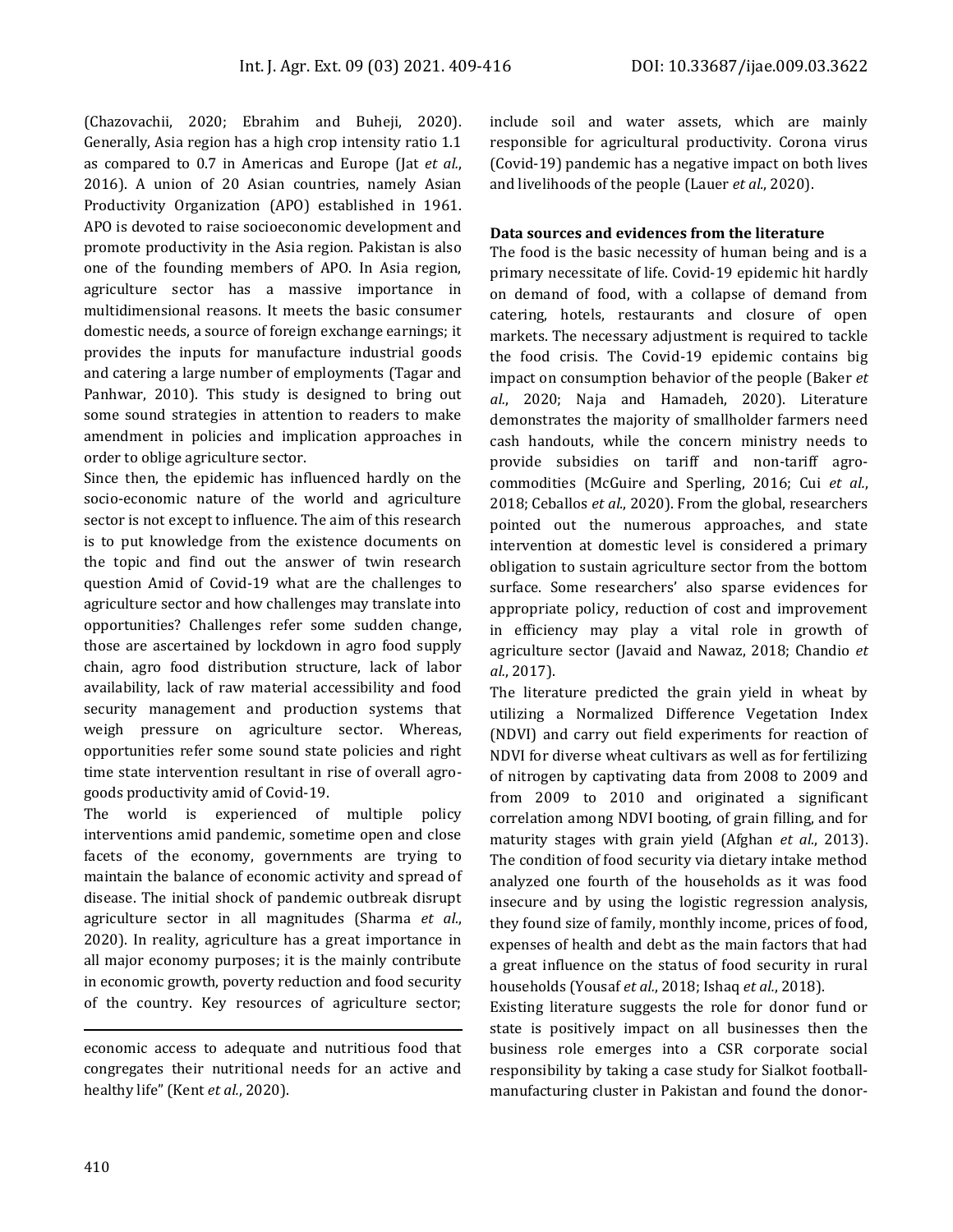funded support of CSR had potential for facilitating joint access for SMEs of demanding consumers markets of developing countries. Then CSR in practical ultimately perform the activities to promote education at local district union council level, abundance of clean water in area and proper road infrastructure. India has always been known as greatest agriculture-based countries of the world. Many Indian researchers conducted their scholarly work on agro-product value addition and its quality that is much needed in this pandemic situation. Value addition is a practice of enchanting of a raw commodity into supplementary high quality end products; such an example from sub-continent tomato rate is low farmers are demolishing their tomato product rather than selling at very low rates in local markets. Government should take intervention; their tomato product is could be much useful, if it is used in producing tomato catch up. Farmers may get their value of their products. This is essential for future production. In other aspect the Covid-19 fears reduce the availability of labor for farming and cultivation process, it leads in reduction of agriculture commodities. Disruptions of food supply in markets may mean disruption of future productivity but positive intention of local market consumers/whole sellers and state intentions in terms

Table 1. Documents analyzed and year of Publication.

of policy may transform this challenge into opportunity. In terms of value added is figure out what the consumers want? Then transform product and make it as per prerequisite. This paper is designed to bring out some sound strategies in attention to readers to oblige agriculture sector.

#### **MATERIALS AND METHODS**

Study seeks to identify and value the consequences of the Covid-19 pandemic specifically in agriculture context. Documentary compilation was based on the available data and qualitatively, content analysis technique used. Available data sources include presented literature, books and book chapters formed by different scholars and scientists in the field of agriculture science. All are considered essential in understanding of Covid-19 outbreak is an opportunity to persuade sustainable development in agriculture sector. The bibliographic search was conducted on Google Scholar, B-ON, Science direct and SCILIT databases. The article search followed the expressions in the title and abstract: "Covid-19", "Agriculture", "Public Policies", "Challenges" "State intervention" and "Sustainability". Table 1 shows the number of documents collected and analyzed and the year of publication.

| <b>Type of Document</b>                  |             |                    |           | <b>Year of Publications</b> |      |      |               |  |  |
|------------------------------------------|-------------|--------------------|-----------|-----------------------------|------|------|---------------|--|--|
| Report                                   | Theoretical | Opinion/View point | Empirical | 2021                        | 2020 | 2019 | Prior to 2019 |  |  |
|                                          |             |                    |           |                             | 34   |      |               |  |  |
| Total publications=51                    |             |                    |           |                             |      |      |               |  |  |
| <b>Sources: Author's own compilation</b> |             |                    |           |                             |      |      |               |  |  |

All selected documents were fully read to carry out the objective of analyzing the consequences of Covid-19 pandemic on agriculture sector.

#### **RESULTS**

The Covid-19 pandemic changes world flourishing economies into recession. The countries either developed or under developed had to take urgent and influential measures to lessen the longer impact of pandemic on their country's economy. In this paper, authors first analyze the impact of Covid-19 on agriculture sector and then underline the best practices of the world to promote the sustainable development in agriculture sector. In response the first part of the

research question.

"What are the challenges to agriculture sector amid of Covid-19 outbreak?"

#### **COVID-19 outbreak: Food distributional system**

The rises in population demand rise in food, still agriculture sector has potential to provide but right strategy from state and right value addition of food items is initial obligation to face the pandemic challenges. The Covid-19 outbreak extensively dislocates food supply chains athwart all main agro-products all over the world. It also expected a considerable pressure on agriculture sector. Food supply chain refers a process by which consumers supplied food products through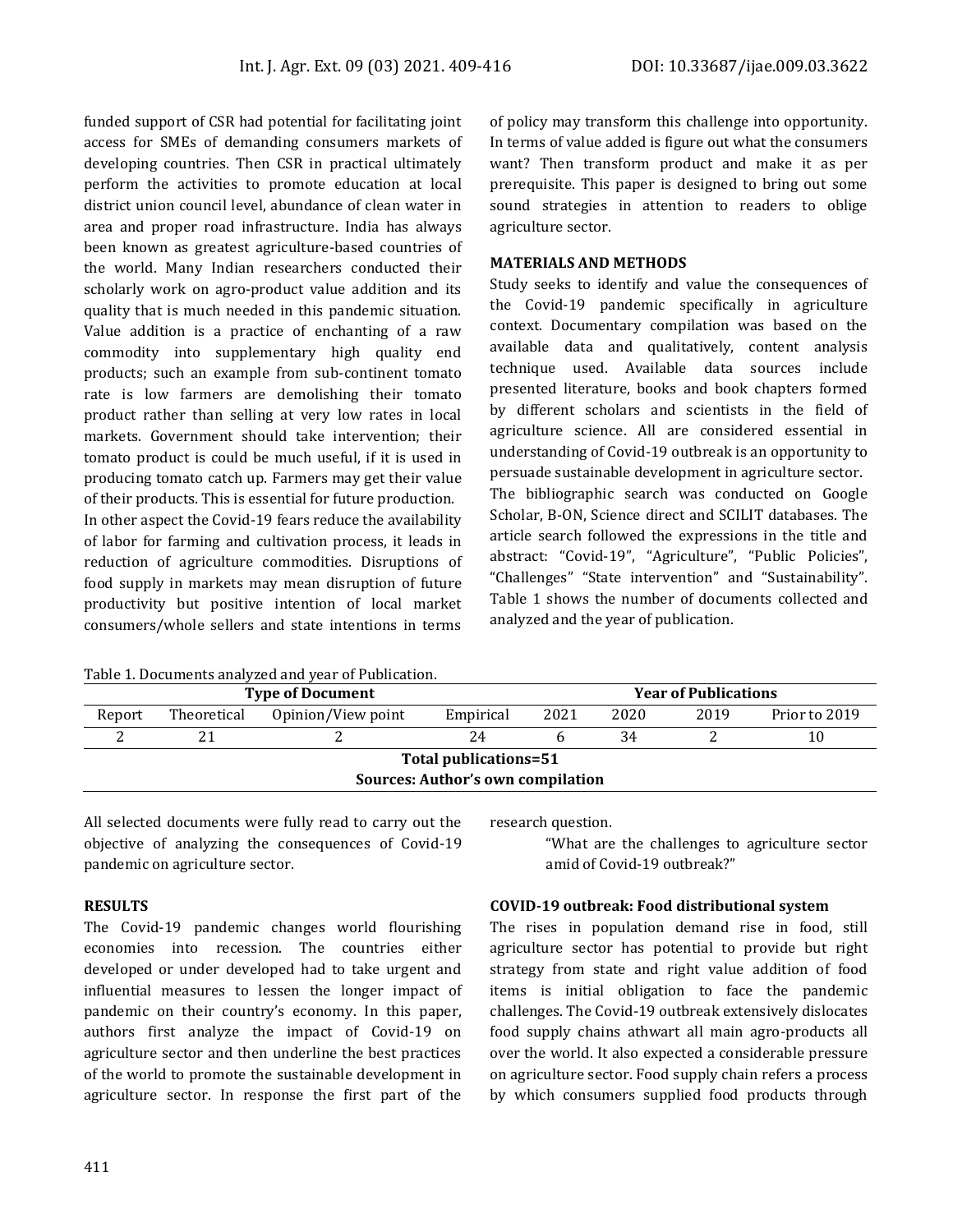agro-food supply chain. Normally, food is produced in rural parts of the countries and distributed to cities to meet urban needs dietary necessities. The impact of Covid-19 on distributional channel, ban on local national and international transportations creates fear in farmers to produce the food (Pu and Zhong, 2020).

The distributional channels of food are under risk as never before. China mitigates this challenge with an unprecedented scale of safety control measures across the country, the national emergency food supply system (NEFSS) takes this responsibility and successfully delivered the supply of food all over the country. In addition, the China successfully run initiatives "Cereal Bag Provincial Governor Responsibility Mechanism (CBPGRM) and another related approach "Food Basket Mayor Responsibility Mechanism (FBMRM) in response to build more sustainable food system to protect domestic agricultural production (Zhan and Chen, 2021). To establish flourishing Food Distributional System required some serious intention and strategies from the all agro-end users.

#### **COVID-19 Outbreak: Food safety and security**

Since Corona virus appearance in December, 2019, it is

being spreading on accelerating pace. According to Food Agriculture Organization (FAO, 2020), the corona virus is a global crisis and has a great impact on food and agriculture sector. The pandemic has created a disruption in food security of billion people on the risk rope (Mouloudj *et al.*, 2020). The developing countries of Asia Pacific region are facing worse situation regarding the food security and safety. Food insecurity refers less economic access to the people, transportation constraints, low purchasing power, lack of awareness, lack of understanding of tools and techniques of food safety and shortage of labor (Huss *et al.*, 2021). Several food protective measures are undertaken by various countries around the globe. Hazard analysis and critical control point (HACCP) approach widely practiced and succeeded in mitigating the challenge of food insecurity amid of Covid-19 pandemic. Researchers also suggest some government interventions to keep international trade on line such as; fertilizers, grains, pesticides and other agro-food import and export to stays alive in agrobusiness (Clapp and Moseley, 2020). Moreover, Global Food Security Index used different indicator to measure in between 113 countries food quality and safety as defined in Table 2.

| Global Ranking | Country Name | Overall Score | <b>Quality and Safety</b> |  |
|----------------|--------------|---------------|---------------------------|--|
|                |              | $(0-100)$     |                           |  |
| 62             | Indonesia    | 62.6          | 47.1                      |  |
| 64             | Philippines  | 61            | 50.3                      |  |
| 66             | Sri Lanka    | 60.8          | 52.4                      |  |
| 72             | India        | 58.9          | 47                        |  |
| 78             | Pakistan     | 56.8          | 43.6                      |  |
| 79             | Nepal        | 56.4          | 53.7                      |  |
| 83             | Bangladesh   | 53.2          | 30.6                      |  |

Table 2. Global Food Security Index (GFSI) rankings among some same level countries (The Economist, 2020).

This report shows food security is deteriorating in countries before the maturity hit of the Covid-19. This report released in March, 2020. It was an initial time of pandemic. The overall score plus quality and safety of food was reduced hardly after the mature period Covid-19 (Worstell, 2020).

#### **COVID-19 Outbreak: Labor availability**

Labor is a necessary component in agriculture perspective, from farm to fork. However, the effect of pandemic on labor place on limiting labor movement.

The Covid-19 pandemic has become the sharper focus for labor unavailability. Taking the example of restaurants, hotels and bars struggles to sale their foods, which ultimately reduce the demand of labor. Similarly, food growers stressed to produce product which is going to less in demand amidst in this pandemic (Luckstead *et al.*, 2021). Labor is essential in all aspect of agroproduction to process to distribution to delivery. In addition, sudden closures of all food manufacturers industries, hotels and restaurants caused substantial disruptions in demand of food and labor. Good practices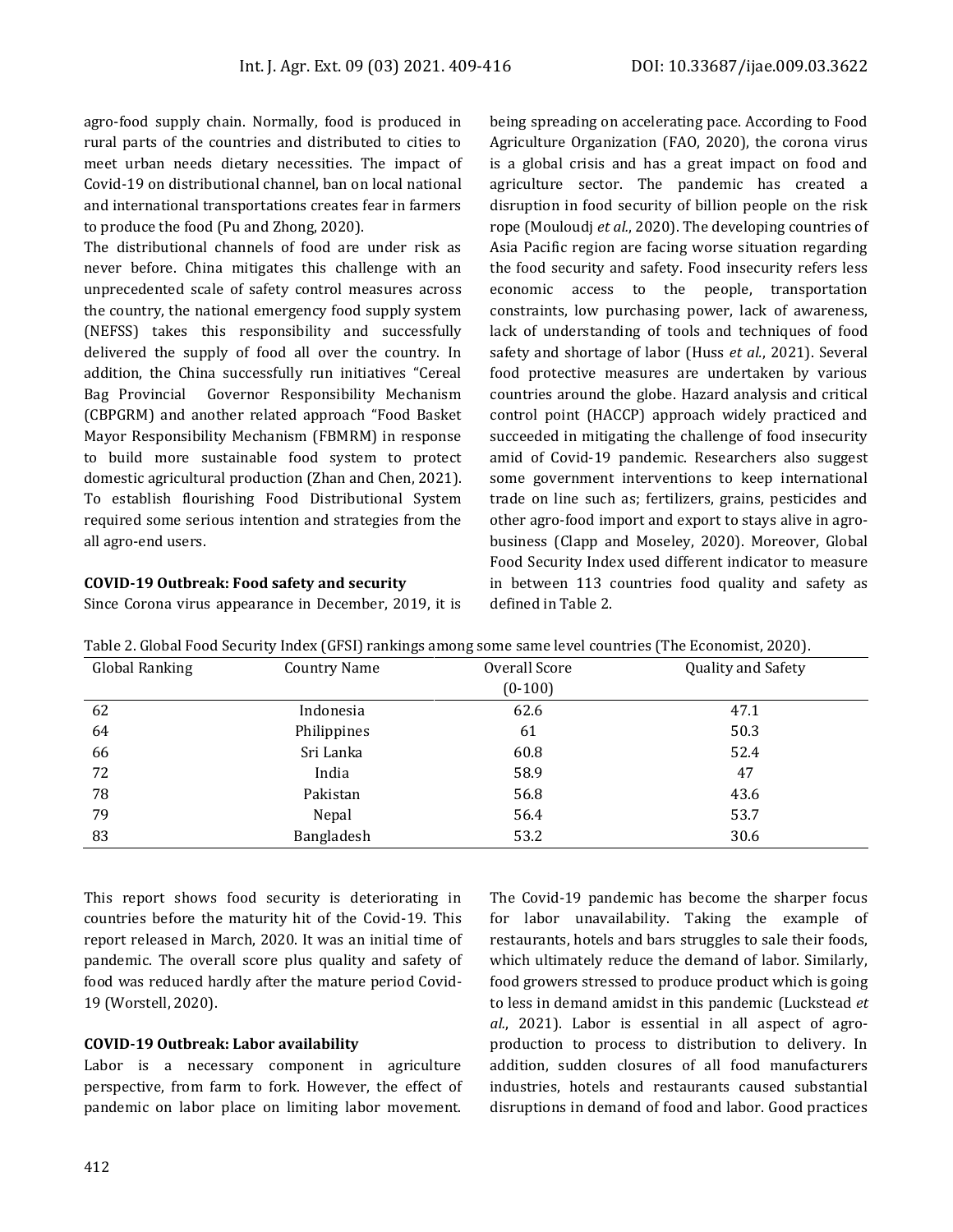considered, US government add additional measures to ensure strong labor force, potential hindering quality control with the support of their federal food safety inspectors (Coibion *et al.*, 2020). US government also eased H-2A visa rule (waived in-person interview) to promote contingency visitor workers (Flocks, 2020).

### **COVID-19 outbreak: Agri-production capacity and sustainability**

The hammering in harvest would decline production deal for the following and upcoming seasons. On one hand the demand of food products decreases that lay down their prices and on other hand the costs of products increase during the pandemic. In China, a survey was conducted with grain producers; results reveal 20 percent of increase in prices of seeds, pesticides and fertilizers (Pu and Zhong, 2020). Australia is a developed country with proficiency in food production, but despite this, it has been projected 4.5% loss in economy prior to the Covid-19 epidemic (Neef, 2020; Seleiman *et al.*, 2020). In many countries, the measure of epidemic put in place since the virus outbreak, resultant to disrupt the supply of agro-food commodities to international, national and local markets and restriction and response from the consumers, both within and across the borders (Stanciu *et al.*, 2020).

Productivity falls down due to limited market availability and agro-processors could not access raw materials (Adam *et al.*, 2020). Food growers have not any fix incentives and capacity to carry on farming without the earnings. Chinese government taken this issue seriously, the government issued 16 importunate notices to ensure sufficient supply of food, operative and efficient logistics for distribution agricultural inputs and supply chain from local to national balance. The notices main focus was on to sustain agriculture production and focus on transportation (Fei *et al.*, 2020).

In response to second part of research question. How challenges may translate into opportunities amid of Covid-19 outbreak?

The African countries dealt with COVID-19 pandemic to unlock its agricultural potential through the commitment to harmonizing food trade rules and policies and rationalize tariff and non-tariff hurdles via the coordination of policies and practices across the Africa's Regional Economic Communities (RECs) in somehow and in some regions proved a game changer in this epidemic (Morsy *et al.*, 2020). The African Continental Free Trade Agreement (AfCFTA) defined trade with neighbor countries would help the region enhance its scale production capacity and enhance competitiveness through domestic market enlargement (Banga *et al.*, 2020).

Australian government has taken some good measures to facilitate its agriculture sector. Especially grant permission for agriculture workers to travel between regions. Extension of visas, for the overseas' agricultural workers in Australia, ultimately encourage farmers to offer maximum time and focus on their field work. In addition, accelerated deployment of improved crop varieties using emerging genetic technologies could contribute significantly to the delivery of the productivity gains required to ensure food security (Henry, 2020).

The Indonesian Bureau of Logistic (BULOG) a well-known government agency that manages food distribution, food prices and food stock across the country. The agency is relevant especially monitoring agro-food progress is proved essential part in mitigating the influence of pandemic (Rozaki, 2020). In Asia region some innovative crops have been cultivated by farmers in this year including pulses, oilseeds and vegetables. Provincial government subsidy and fairly distribution of local government has been considered a positive impact on innovative agriculture development. The approach to innovative food idea, a genotype term comes in mind. Some developed countries are builds smart cities and develop controlled environment (genetic type) of smart agro-cultivation for sustainable agriculture development, despite the consequences of pandemic or any natural disaster. These all actions are mainly concerned to promote the agriculture business, challenges laid down into opportunities. Food growers may remain afloat amid of crisis time (Covid-19 outbreak).

#### **CONCLUSION AND RECOMMENDATIONS**

The Covid-19 outbreak is having a profound influence on agriculture. Future food corridors of adjustment are not easier to detect. States need to make a farmer friendly policy and develop better strategy to promote the agriculture result from their respective regions (Barrett, 2020). Large or small regions need to act together, under their respective unions so called trade unions to negotiate their goods at city and district level (Laborde *et al.*, 2020). A national or provincial department should take responsibility of accountability and monitor the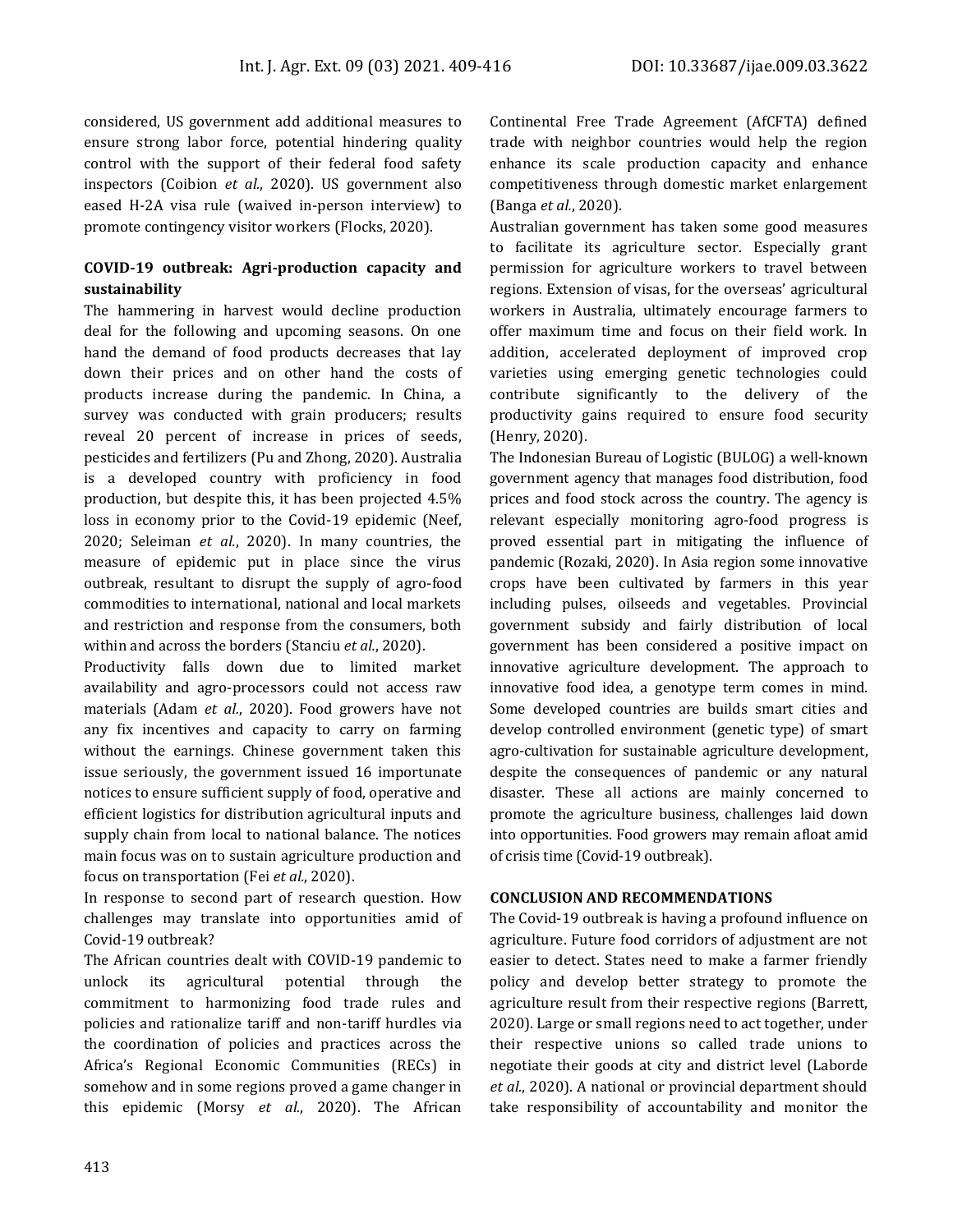progress of agriculture production. If appropriate strategies are not taken at the time, it is expected that some farmers may switch crop type and some may close farming completely.

Covid-19 ascertains a great impact on the actions and behaviors of humanity; agriculture sector is not the exterior from this impact. No doubt, pandemic make certain many challenges for every business but right strategy on right time transforms challenges into opportunities. Strategy refers some interest and efforts of state side towards the agriculture development. Such practices, US government eased in H-2A visa policy for guest farmers.

Time to act, it is recognized and the Covid-19 outbreak creates some serious challenges for agriculture sector, although it also indicates towards the significant opportunities such as; focus on the trade communication within the closer local markets, friendly state policy encapsulates innovative growth in agriculture sector and local administration's focus on the availability of goods in local market is another easy way to sustain development in agriculture sector at local district and provincial level.

#### **REFERENCES**

- Adam, C., M. Henstridge and S. Lee. 2020. After the lockdown: macroeconomic adjustment to the COVID-19 pandemic in sub-Saharan Africa. Oxford Review of Economic Policy, 36: S338-S58.
- Afghan, S., Z. Hussnain, K. Ali and A. Shahzad. 2013. Performance of promising sugarcane clones developed from imported fuzz (true seed) in Pakistan. Place Published.
- Baker, S. R., R. A. Farrokhnia, S. Meyer, M. Pagel and C. Yannelis. 2020. How does household spending respond to an epidemic? Consumption during the 2020 COVID-19 pandemic. The Review of Asset Pricing Studies, 10: 834-62.
- Banga, K., J. Keane, M. Mendez-Parra, L. Pettinotti and L. Sommer. 2020. Africa trade and Covid-19.
- Barrett, C. B. 2020. Actions now can curb food systems fallout from COVID-19. Nature Food, 1: 319-20.
- Ceballos, F., S. Kannan and B. Kramer. 2020. Impacts of a national lockdown on smallholder farmers' income and food security: Empirical evidence from two states in India. World Development, 136: 105069.
- Chandio, A. A., H. Magsi, A. Rehman and J. G. M. Sahito.

2017. Types, sources and importance of agricultural credits in Pakistan. Journal of Applied Environmental and Biological Sciences, 7: 144-49.

- Chazovachii, B. 2020. Understanding Strategies for Resilient Livelihoods by Masvingo Urban's Vulnerable Groups During the Covid-19 Pandemic in Zimbabwe. African Journal of Governance & Development, 9: 139-59.
- Clapp, J. and W. G. Moseley. 2020. This food crisis is different: COVID-19 and the fragility of the neoliberal food security order. The Journal of Peasant Studies, 47: 1393-417.
- Coibion, O., Y. Gorodnichenko and M. Weber. 2020. Labor markets during the COVID-19 crisis: A preliminary view. National Bureau of Economic Research. Place Published.
- Cui, Z., H. Zhang, X. Chen, C. Zhang, W. Ma, C. Huang, W. Zhang, G. Mi, Y. Miao and X. Li. 2018. Pursuing sustainable productivity with millions of smallholder farmers. Nature, 555: 363-66.
- Ebrahim, A. H. and M. Buheji. 2020. A Pursuit for A 'Holistic Social Responsibility Strategic Framework'Addressing COVID-19 Pandemic Needs. American Journal of Economic, 10: 293- 304.
- Fei, S., J. Ni and G. Santini. 2020. Local food systems and COVID-19: an insight from China. Resources, Conservation, and Recycling.
- Flocks, J. 2020. The potential impact of COVID-19 on H-2A agricultural workers. Journal of agromedicine: 1-3.
- Henry, R. 2020. Innovations in agriculture and food supply in response to the COVID-19 pandemic. Molecular plant, 13: 1095-97.
- Huss, M., M. Brander, M. Kassie, U. Ehlert and T. Bernauer. 2021. Improved storage mitigates vulnerability to food-supply shocks in smallholder agriculture during the COVID-19 pandemic. Global Food Security, 28: 100468.
- Ishaq, A., M. Khalid and E. Ahmad. 2018. Food Insecurity in Pakistan: A Region-Wise Analysis of Trends. Pakistan Insfitute of Development Economics (PIDE) Working Papers, 157.
- Jat, M. L., J. C. Dagar, T. B. Sapkota, B. Govaerts, S. Ridaura, Y. S. Saharawat, R. K. Sharma, J. Tetarwal, R. K. Jat and H. Hobbs. 2016. Climate change and agriculture: adaptation strategies and mitigation opportunities for food security in South Asia and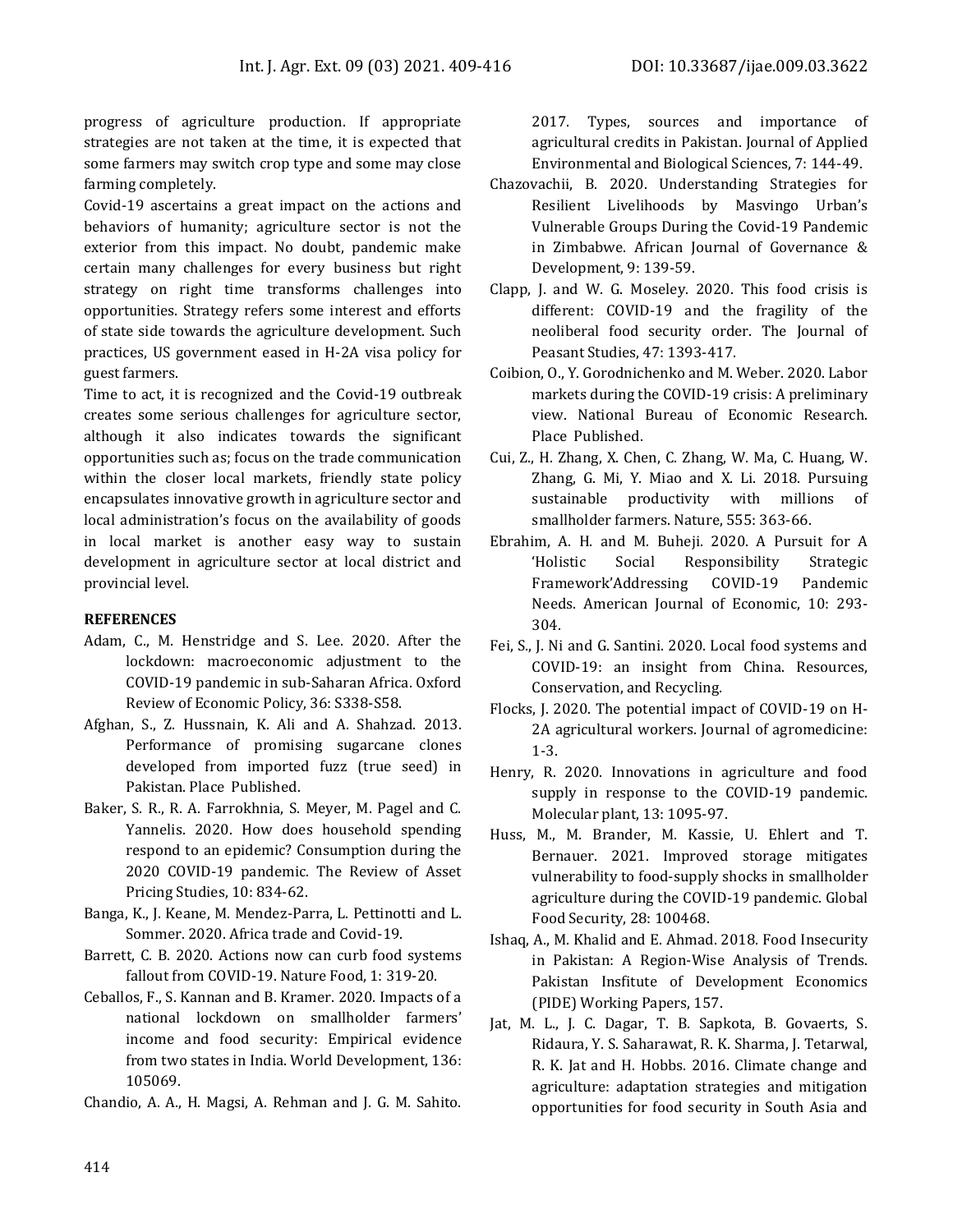Latin America. Advances in agronomy, 137: 127- 235.

- Javaid, A. and S. Nawaz. 2018. Review analysis on Agricultural Sector in Pakistan. International Journal of Research and Innovation in Social Sciences, 2: 93-94.
- Kent, K., S. Murray, B. Penrose, S. Auckland, D. Visentin, S. Godrich and E. Lester. 2020. Prevalence and sociodemographic predictors of food insecurity in Australia during the COVID-19 pandemic. Nutrients, 12: 2682.
- Laborde, D., W. Martin, J. Swinnen and R. Vos. 2020. COVID-19 risks to global food security. Science, 369: 500-02.
- Lauer, S. A., K. H. Grantz, Q. Bi, F. K. Jones, Q. Zheng, H. R. Meredith, A. S. Azman, N. G. Reich and J. Lessler. 2020. The incubation period of coronavirus disease 2019 (COVID-19) from publicly reported confirmed cases: estimation and application. Annals of internal medicine, 172: 577-82.
- Luckstead, J., R. M. Nayga Jr and H. A. Snell. 2021. Labor Issues in the Food Supply Chain Amid the COVID‑19 Pandemic. Applied Economic Perspectives and Policy, 43: 382-400.
- Mackenzie, J. S. and D. W. Smith. 2020. COVID-19: a novel zoonotic disease caused by a coronavirus from China: what we know and what we don't. Microbiology Australia, 41: 45-50.
- McGuire, S. and L. Sperling. 2016. Seed systems smallholder farmers use. Food Security, 8: 179-95.
- Memon, R. A. 2021. A Comparative Study on Women Perception and Condition In the Event of Natural Disaster and Migration: A Qualitative Study from Sindh–Pakistan Flood 2010. Journal of Governance Risk Management Compliance and Sustainability, 1: 50-61.
- Morsy, H., A. Salami and A. N. Mukasa. 2020. Opportunities amid COVID-19: Advancing intra-African food integration. World Development, 139: 105308.
- Mouloudj, K., A. C. Bouarar and H. Fechit. 2020. The impact of COVID-19 pandemic on food security. Les cahiers du CREAD, 36: 159-84.
- Naja, F. and R. Hamadeh. 2020. Nutrition amid the COVID-19 pandemic: a multi-level framework for action. European journal of clinical nutrition, 74: 1117-21.
- Neef, A. 2020. Legal and social protection for migrant

farm workers: lessons from COVID-19. Agriculture and Human Values, 37: 641-42.

- Pu, M. and Y. Zhong. 2020. Rising concerns over agricultural production as COVID-19 spreads: Lessons from China. Global Food Security, 26: 100409.
- Rozaki, Z. 2020. COVID-19, agriculture, and food security in Indonesia. Reviews in Agricultural Science, 8: 243-60.
- Seleiman, M. F., S. Selim, B. A. Alhammad, B. M. Alharbi and F. C. Juliatti. 2020. Will novel coronavirus (Covid-19) pandemic impact agriculture, food security and animal sectors? Bioscience Journal, 36.
- Shafi, M., J. Liu and W. Ren. 2020. Impact of COVID-19 pandemic on micro, small, and medium-sized Enterprises operating in Pakistan. Research in Globalization, 2: 100018.
- Sharma, R., A. Shishodia, S. Kamble, A. Gunasekaran and A. Belhadi. 2020. Agriculture supply chain risks and COVID-19: mitigation strategies and implications for the practitioners. International Journal of Logistics Research and Applications: 1- 27.
- Stanciu, S., R. I. Radu, V. Sapira, B. D. Bratoveanu and A. M. Florea. 2020. Consumer Behavior in Crisis Situations. Research on the Effects of COVID-19 in Romania. Annals of the University Dunarea de Jos of Galati: Fascicle: I, Economics & Applied Informatics, 26.
- Stephens, E. C., G. Martin, M. van Wijk, J. Timsina and V. Snow. 2020. Impacts of COVID-19 on agricultural and food systems worldwide and on progress to the sustainable development goals. Agricultural Systems, 183: 102873.
- Tagar, H. K. and I. Panhwar. 2010. Agricultural credit in Sindh: issues and recommendations. Australian Journal of Basic and Applied Sciences, 4: 4099- 106.
- Worstell, J. 2020. Ecological resilience of food systems in response to the COVID-19 crisis. Journal of Agriculture, Food Systems, and Community Development, 9: 23-30.
- Yousaf, H., M. I. Zafar, F. Anjum and S. A. Adil. 2018. Food security status and its determinants: a case of farmer and non-farmer rural households of the Punjab, Pakistan. Pakistan Journal of Agricultural Sciences, 55.